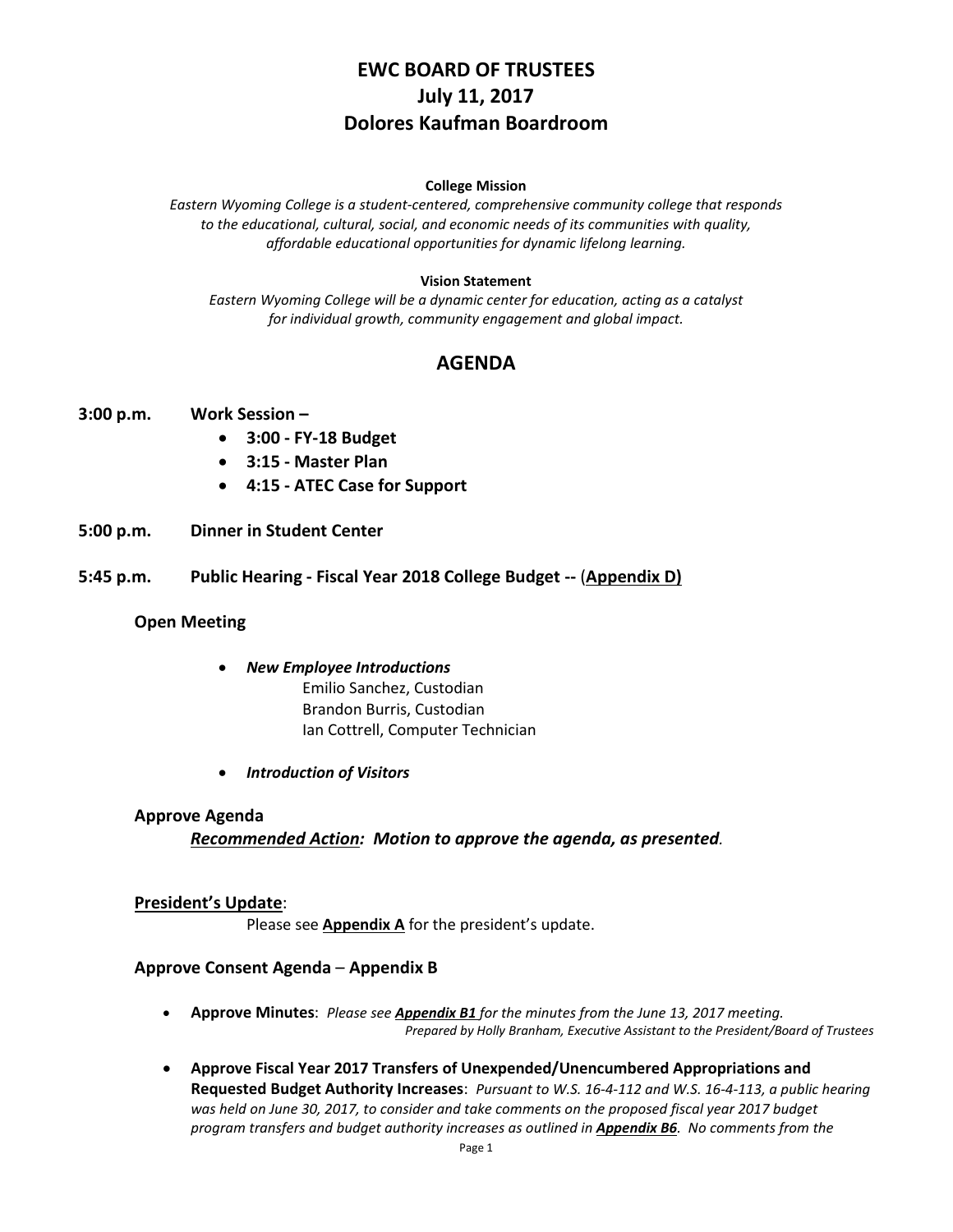*public were offered during the hearing. The Unrestricted Operating Fund was increased by \$52,399 to account for Douglas student fees being transferred to EWC's Agency Fund. It was necessary to transfer \$118,906 to operations & maintenance of physical plant to cover utilities expense overages for the fiscal year. The Unrestricted Auxiliary Fund budget was increased by almost \$70,000 for unanticipated student center and housing expenses. The Restricted Grants & Contracts/BOCES Fund was increased by \$142,297. The Plant Funds, Net Investment in Plant Fund, was increased by \$275,000 for the accounting disposition of the razed buildings. Transfers were made between program categories to correct current year budget deficits. We therefore request approval of the budget changes for the fiscal year ended June 30, 2017, as presented.*

*Prepared by Ron Laher, Vice President for Administrative Services*

• **Approve Assessment of Optional Mill Levy for FY-2018 and FY-2019:** *EWC's optional mill levy supplements the Operating Fund budgets in the areas of student recruiting, workers' compensation, audit expenses, facilities rentals, and athletic scholarships. A public hearing on the continuation of this assessment was held on June 30 and no comments were offered. The hearing was advertised on May 26. We recommend approval of this mill levy as the funding is integral to EWC's ability to offer programs at the present budgeted level. See Appendix B6.*

*Prepared by Ron Laher, Vice President for Administrative Services*

• **Approve Amendment to FY-18 Scholarship and Grants Budget**: *The FY-2018 scholarship budget was approved by the EWC Board of Trustees in November 2016. On February 9, 2017 the Wyoming Community College Commission raised tuition rates by 5.6%. Therefore, we are requesting the approval of scholarship budget amendments for the offered tuition scholarships affected by the tuition rate increase per Appendix B7. Additionally, some of the activity grants funded in the past by the Excellence in Higher Education Endowment (EHEE) Program were reduced to meet the level of current usage and transferred off of EHEE funding to operational fund dollars. Funding for the EHEE Program is being reduced overall to ~\$174,000 per year from ~\$225,000 for the current fiscal year and ~\$274,000 in fiscal year 2016. The presented request is to increase the scholarship budget by \$29,992 in total.*

*Prepared by Mr. Ron Laher, Vice President for Administrative Services*

• **Ratify promotion and appointment of Carla C. "Cathy" Herstead to the position of Adult Learning Center Coordinator-Instructor**: *The Board approved the creation of this benefitted position at its June 2017 meeting. Ms Herstead is currently a part-time EWC employee performing Adult Education Instructor duties. The AE Director selected her for promotion to fill the benefitted position effective August 1, 2017.*

*Prepared by Mr. Ed Meyer, Director of Human Resources*

*Trustees, please contact Dr. Travers concerning any questions prior to the board meeting.*

*Recommended Action: Motion to approve the consent agenda, as presented.*

# **Action Items**

**Approve Financial Report**

Please see **Appendix C** for the written financial report.

*Prepared by Mr. Ron Laher, Vice President for Administrative Services*

### *Recommended Action: Motion to approve the financial report, as presented.*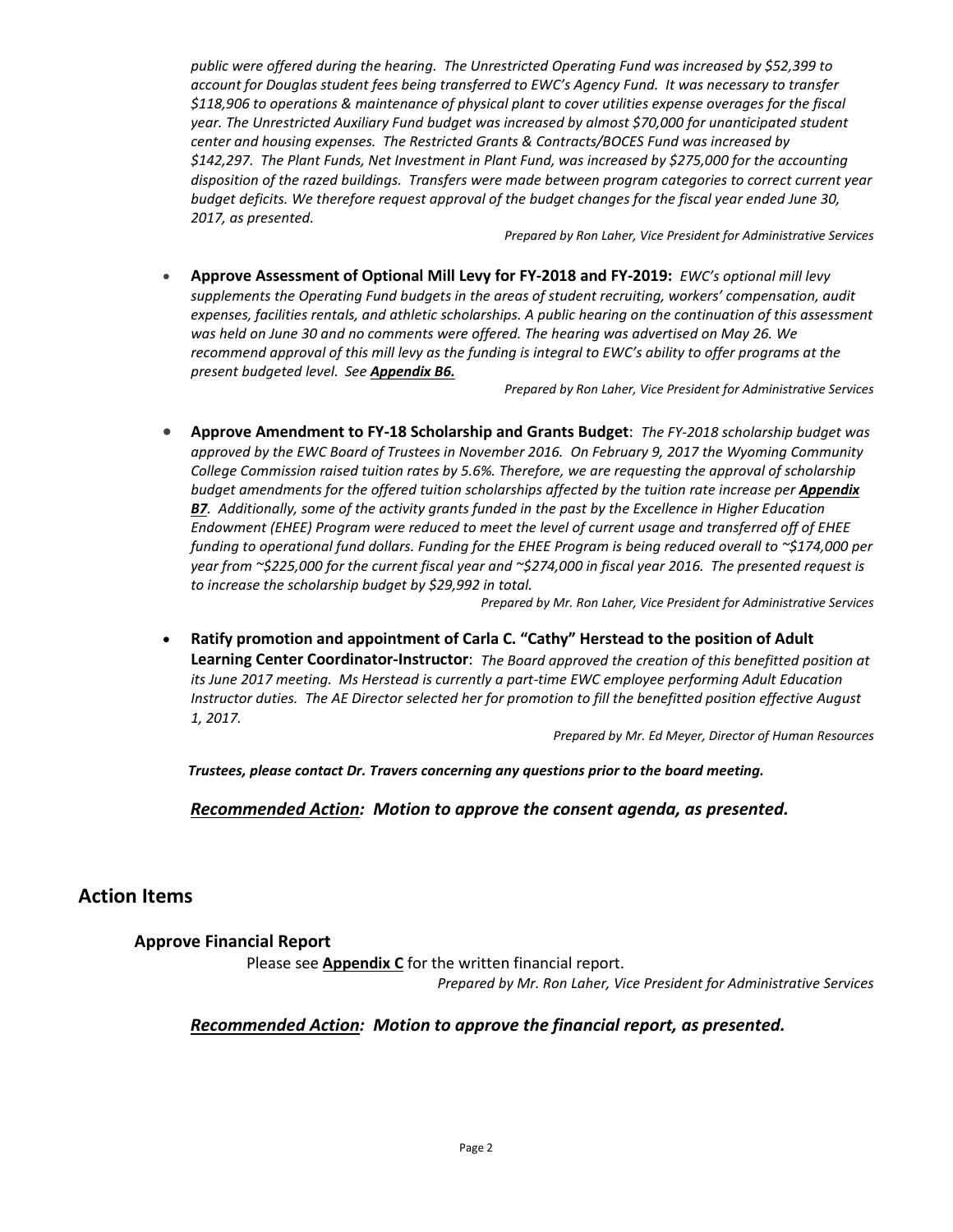### **Approve Proposed Fiscal Year 2018 College Budget**

The Fiscal Year 2018 College Budget can be found in **Appendix D**.

*Prepared by Mr. Ron Laher, Vice President for Administrative Services*

### *Recommended Action: Motion to approve the Fiscal Year 2018 College Budget, as presented.*

### **Accept the Instructional Program Reviews**

Please see **Appendix E** for the instructional program reviews for Music, Welding and Joining Technology, Business, and Physical Education.

*Presented by Division Chairs and/or department representatives*

### *Recommended Action: Motion to accept the instructional program reviews, as presented.*

### **Approve on First Reading New Board Policy 1.10 Chain of Command and Associated Administrative Rule 1.10.1**

We are requesting the Board approve this new policy and administrative rule on first reading in order to establish protocol for appropriate supervision. Please see **Appendix L** for details related to the proposed Policy and Administrative Rule.

*Prepared by Dr. Lesley Travers, College President*

### *Recommended Action: Motion to approve on first reading new board policy 1.10 Chain of Command and associated Administrative Rule 1.10.1, as presented.*

### **INFORMATION ITEMS**

### **Institutional Development Update**:

An update on the Foundation Golf Tournament will be provided at the meeting. *Prepared by Mr. John Hansen, Director of Institutional Development*

### **Staff Alliance Update**:

Please see **Appendix F** for the Staff Alliance update.

*Prepared by Ms. Kimberly Russell, Staff Alliance President*

### **Student Services Update**:

Please see **Appendix G** for the Student Services update.

*Prepared by Dr. Rex Cogdill, Vice President for Student Services*

### **Academic Services Update**:

Please see **Appendix H** for the Academic Services update *Prepared by Mr. Roger Humphrey, Acting Vice President for Academic Services*

### **Construction Projects Update**:

Please see **Appendix I** for a list of projects.

*Prepared by Mr. Ron Laher, Vice President for Administrative Services and Mr. Keith Jarvis, Director of Physical Plant*

### **Human Resources Update**:

Please see **Appendix J** for the December update.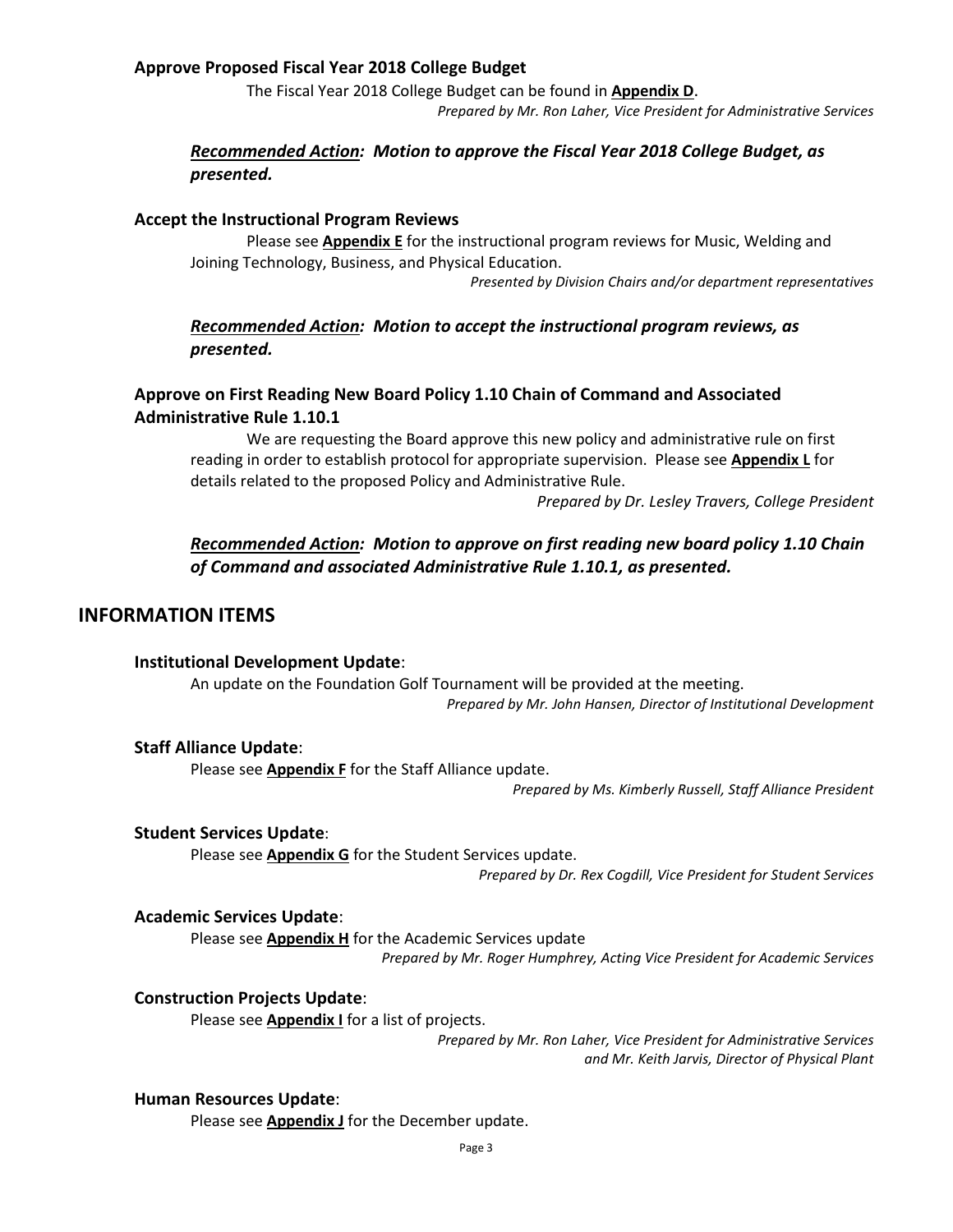### **Revised Administrative Rules**: See **Appendix K**

- **Administrative Rule 3.10.2 Supervision Ethics** changes title to Anti-Nepotism the Personnel Advisory Council will continue revising this AR in the fall.
- **Administrative Rule 3.10.3 Supervision Ethics** (NEW)
- **Administrative Rule 3.10.4 Conflict of Interest, Administrative Rule 3.10.5 Conflict of Commitment, and Administrative Rule 3.10.6 EWC Sponsored Research Activities** – changes AR numbers to allow for new 3.10.3.

**Trustee Topics**

**Executive Session – Personnel**

*Recommended Action: Motion to approve adjourning to executive session to discuss personnel.*

**Adjournment**